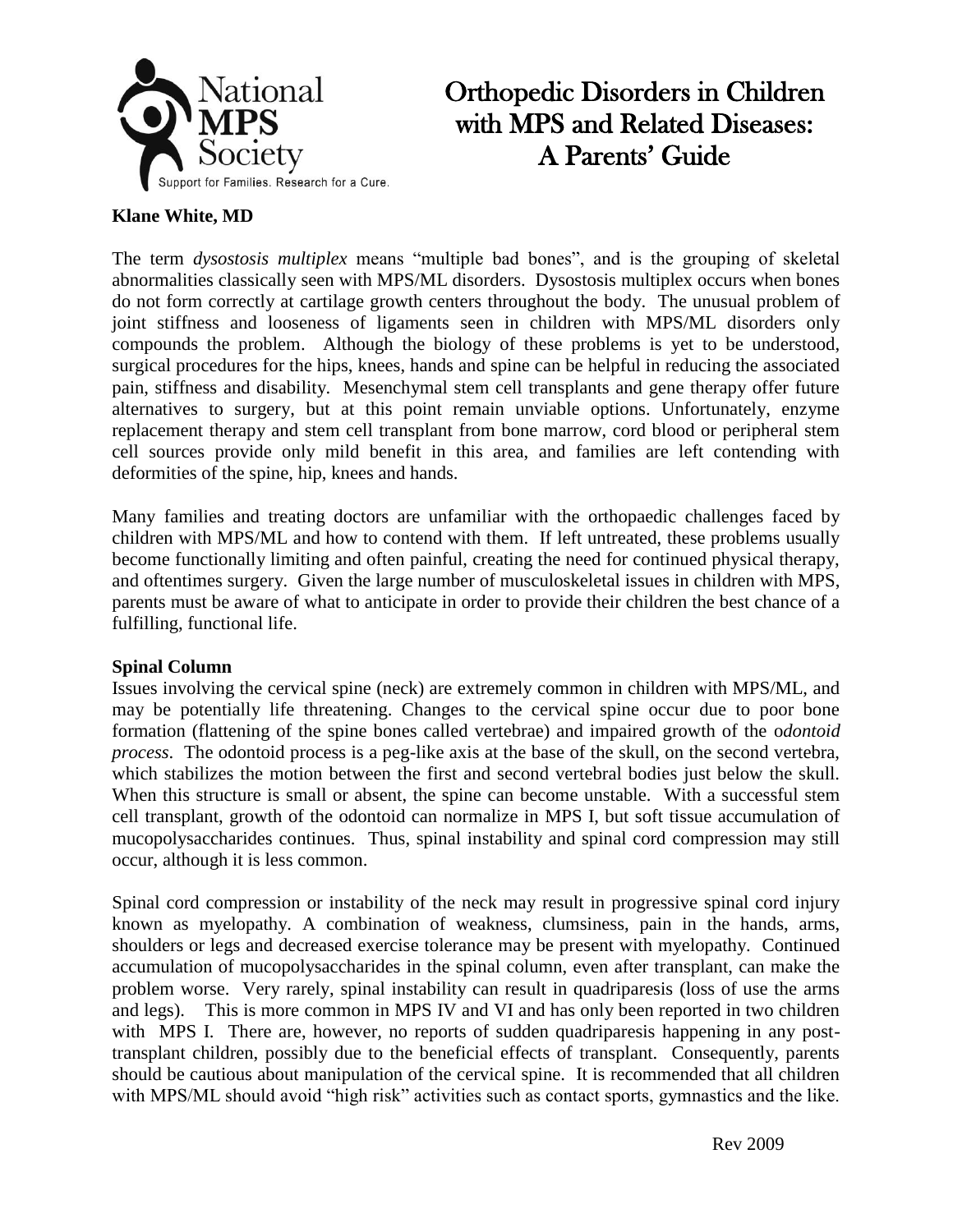In addition, these children should be treated with caution when undergoing positioning for anesthesia, and that at least one set of x-rays ("flexion and extension laterals") of the neck be done in all affected individuals to evaluate the neck for instability. Surgery to decompress and/or stabilize the spine is common in children with MPS IV and VI, but is uncommon in children with MPS I post-transplant. The need for surgery in children with a transplant may become more common as the children get older. Children with other MPS/ML disorders usually fall somewhere in between, and treatment should be tailored to individual needs. If instability develops, an "instrumentation and fusion" surgery (see description below) is generally performed under these circumstances. Some surgeons may elect to simply decompress the spinal cord without a fusion.

The single most common orthopedic feature of severe MPS I is the gibbus deformity. Gibbus refers to the bump in the child's back, which is actually an abnormal curvature of the spine. This forward bend, or *kyphosis*, in the lower spine occurs in about 90% of children with severe MPS I, and is commonly found in other MPS/ML disorders. The orthopedic term for a gibbus deformity is *thoracolumbar kyphosis*. Thoracolumbar kyphosis develops from poor bone growth in the upper front-most part of the vertebrae, which results in a wedging of the vertebrae (bones are smaller in the front than in the back). Prior to the advent of stem cell transplant, spine surgery for gibbus deformities was not performed on children with MPS I, due to their limited life expectancy and the detrimental effect on their quality of life. Now with stem cell transplant available and an extended life expectancy, a large number of gibbus deformities will eventually require surgical stabilization to halt the progression of the kyphosis. Following stem cell transplant, it seems that about a third of children will have their kyphosis progress and require early surgery (before age 9), a third will not progress, but may require surgery at some point in their life, and a third will actually improve, depending on the gene mutations of each child. Experience from other diseases, such as MPS IV, MPS VI and achondroplasia (dwarfism), indicate that myelopathy (nerve damage mentioned above) and respiratory problems can occur later in life if the kyphosis is left untreated.

Some children with MPS/ML may also have *scoliosis* of the spine. Scoliosis occurs when the spine curves from side-to-side, as opposed to front-to-back. Scoliosis may also require surgery, however this is less common. When not treated, scoliosis can progress to the point that children have difficulty expanding their chest wall for breathing. Occasionally, children may suffer from both kyphosis and scoliosis, making surgical intervention more likely and more complex. Bracing may slow the progression of both spinal kyphosis and scoliosis, delaying surgery, but not preventing surgery. Bracing can be uncomfortable for children, and they rarely tolerate it, especially young children. Consequently, bracing is usually not recommended. Indications for surgery vary, depending on the needs of the child and the desires of the family. Generally, a kyphosis of more than  $70^{\circ}$  or scoliosis greater than  $50^{\circ}$  indicates the need for surgery. The presence of myelopathy is also an indication for surgery. Surgery for kyphosis or scoliosis may be necessary as young as two years of age, and usually before adolescence. Published reports put the average age at about eight years. Current experience suggests that, if possible, delaying spinal surgery to the latter ages mentioned above allows maximal growth of the spine and further development of already thin and brittle bone.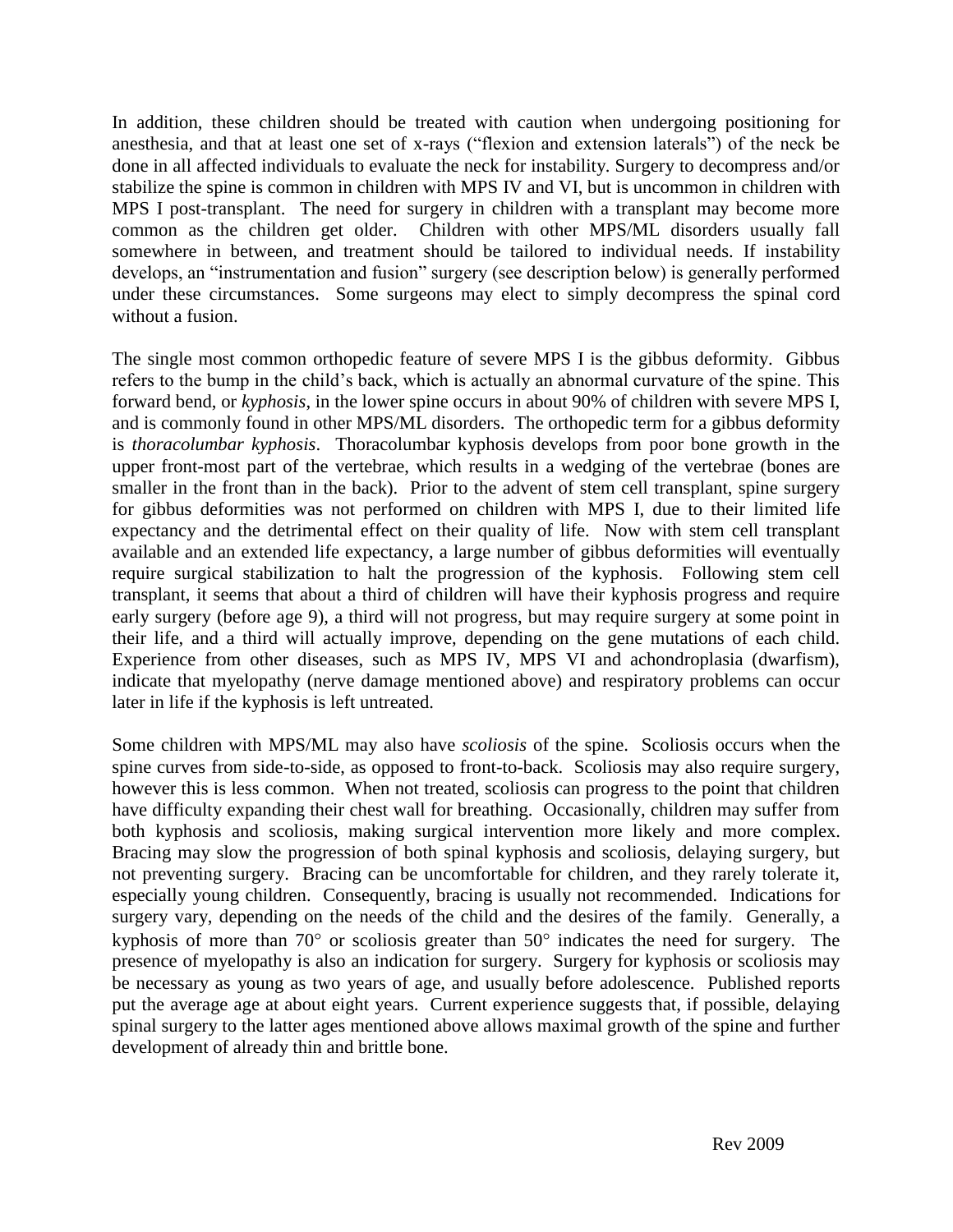Surgery to correct spinal deformities involves an incision in the back and sometimes from the front (through the flank or ribcage). The procedure is called an instrumentation and fusion. Surgery for scoliosis usually involves an incision from the back, while surgery for kyphosis almost always requires incisions from the front and back. Early experience suggests that treatment of kyphosis only from the back frequently results in failure and the need for reoperation, especially in children with MPS I. The "fusion" is actually the placement of bone from the pelvis or ribs, over the spine on the backside, or between vertebrae on the front side. The "instrumentation", or metal hardware, is typically stainless steel or titanium, and provides temporary support to the spine until the fusion heals. Once placed, it is not usually removed unless there is a complication related to its presence, such as an infection. Most children will require some combination of a cast or brace for anywhere from three months to a year following surgery. With proper surgical technique, instrumentation, and postoperative casting/bracing, the extra bone heals to form a strut between the vertebrae, which prevents progressive curvature of the spine. An unsuccessful fusion can be painful and may necessitate a repeat surgery. For the more common "run-of-the-mill" teenage scoliosis, surgery is successful in excess of 95% of the time, however it is unclear whether children with MPS/ML have the same frequency of success.

## **Hips/Pelvis**

Like the spine, the hip joint suffers from altered bone formation. The hip is a ball-and-socket joint situated at either side of the pelvis. The "ball" is the head of the femur (thigh bone) and the "socket" is the cupped part of the pelvis (the acetabulum) that surrounds the ball. In abnormal formation of the hip, or *hip dysplasia,* there is a shallow acetabulum, underdevelopment of the femoral head, and *coxa valga* (straightening of the top of the thigh bone at the femoral neck). This combination of bone defects results in hip instability, and sometimes dislocation, where the ball and socket are no longer congruent.

Hip dysplasia to some degree is found in nearly all children with severe MPS I, and can also be found in children with attenuated MPS I, MPS VI, MPS II and MPS IV less often. In unaffected children, hip dysplasia is responsive to bracing 95% of the time, particularly with early intervention. Bracing in MPS/ML has not been studied, but is likely ineffective and can actually result in worsening muscle weakness and delay of physical development. Hip dysplasia is not responsive to stem cell transplant or enzyme replacement therapy, and most children with hip dysplasia eventually require corrective hip surgery, even with successful stem cell transplant. Surgery on the hips is done more easily at a younger age, around age 5-7, for an optimal outcome. Successful surgery becomes much more difficult at older ages. If the hips have already dislocated and the "cow is out of the barn", so to speak, the surgery becomes technically very difficult, and the outcomes of surgery are much less predictable.

Hip surgery for dysplasia is a combination of precise bone cuts, or osteotomies, which allow the surgeon to reposition the bones and optimize hip mechanics. Cuts are made in the pelvis and sometimes the femur. The surgery on the bones may be performed in conjunction with tightening the soft tissues around the hip. Without hip surgery, there may be progressive pain and stiffness, and eventually frank dislocation of the hips, with a dramatic reduction in walking ability. Thus far, the results of hip surgery in MPS are promising, resulting in improved motion and independent walking. Hip replacement surgery for adolescents and adults with MPS/ML has been performed. The primary indication for hip replacement is pain. Hip replacement in